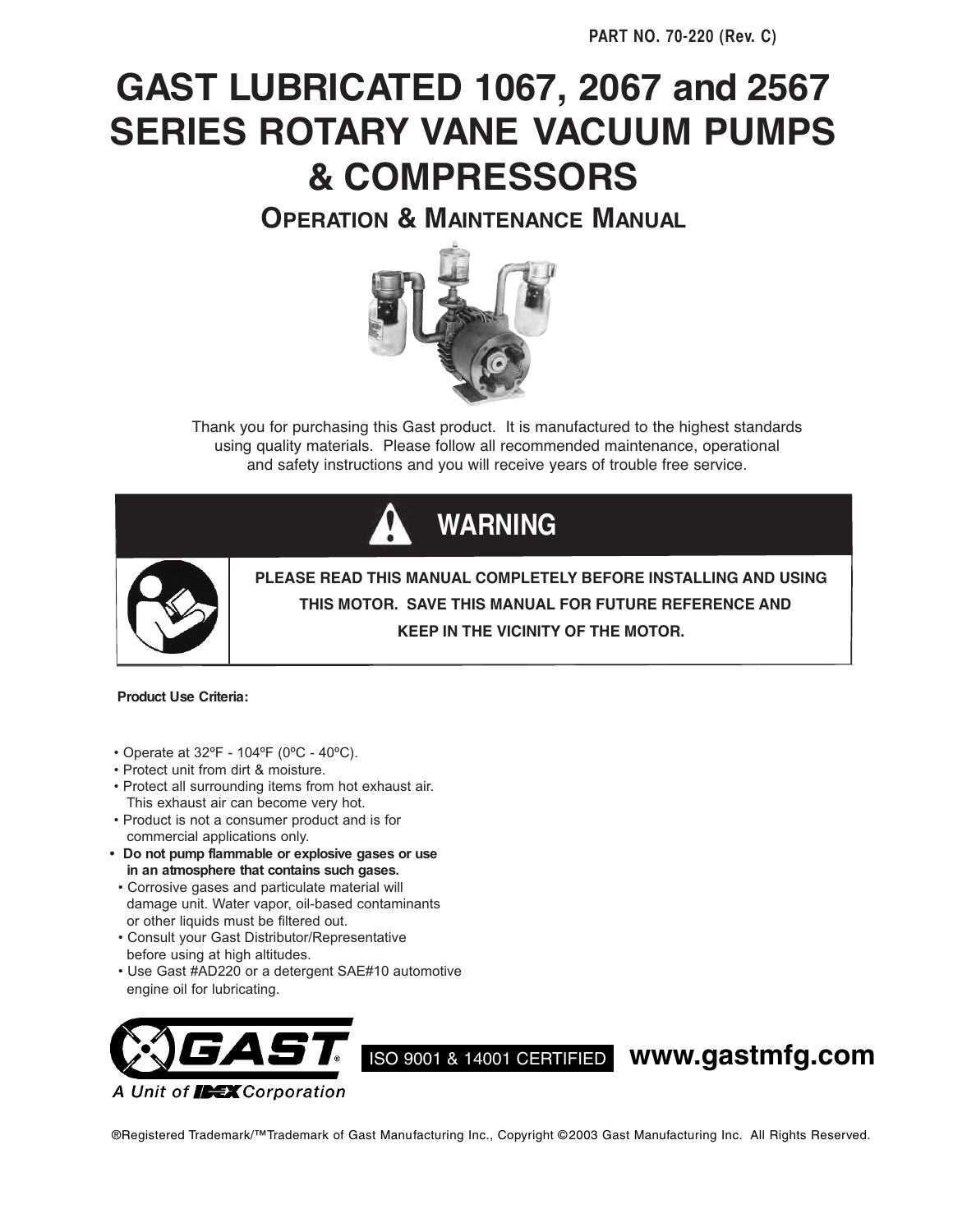# **Your safety and the safety of others is extremely important.**

**We have provided many important safety messages in this manual and on your product. Always read and obey all safety messages.**

**This is the safety alert symbol. This symbol alerts you to hazards that can kill or hurt you and others. The safety alert symbol and the words "DANGER" and "WARNING" will precede all safety messages. These words mean:**

# **DANGER**

**You will be killed or seriously injured if you don't follow instructions.**

# **WARNING**

**You can be killed or seriously injured if you don't follow instructions.**

**All safety messages will identify the hazard, tell you how to reduce the chance of injury, and tell you what can happen if the safety instructions are not followed.**

# **WARNING**



# **Injury Hazard**

**Only pump air, never allow this pump to be used with any other gasses, fluids, particles, solids, COMBUSTIBLE SUBSTANCES or any substance mixed with air.**

# **INSTALLATION**



**Failure to follow these instructions can result in death, fire or electrical shock.**



**CAUTION** Do not lift unit by fan shrouds. Unit should be lifted by means of eye bolt.



**CAUTION** Do not block cooling air flow over pump in any way.

**WARNING** Some models are equipped with glass jars. Proper measures should be taken to guard against glass fragmenting or braking if an alternative material is not used. If hazard is ignored severe personal injury or death can occur.

### **Mounting Pump**

Pump base should be anchored to either a metal surface such as a shelf, floor or another piece of machinery. To save time and avoid inconvenience, position pump to provide easy access to all lubricators, filters and mufflers.

### **Plumbing**

To prevent air flow restriction, use pipe and fittings that are the same size or larger than the threaded ports of the pump. The ports are marked "IN" and "OUT". If the distance is great, use lines with a larger diameter than the connections. Give lines a uniform slope, place drain cock at low point, and avoid extra elbows. For ease of servicing, use a union or hose with clamps near the pump (a hose helps eliminate noise and vibration). If a vacuum/pressure supply tank is used, slope the line towards tank, provide a drain at the bottom, and place a check valve between the tank and pump so the pump will not run backwards when turned off.

## **Accessories**

Intake and exhaust filters are external to the pump and will provide adequate filtration for most applications. Check filters periodically and replace when necessary. Consult a Gast Representative for additional filter recommendations. Install relief valves and gauges at the inlet or outlet, or both, to monitor performance. Check valves may be required to prevent backstreaming through the pump.

# **Motor Control**

It is your responsibility to contact a qualified electrician to assure that the electrical installation is adequate and in conformance with all national and local codes and ordinances.

Determine the correct overload setting required to protect the motor (see motor starter manufacturer's recommendations). Select fuses, motor protective switches or thermal protective switches to provide protection. Fuses act as short circuit protection for the motor, not as protection against overload. Incoming line fuses help to withstand the motor's starting current. Motor starters with thermal magnetic overload or circuit breakers protect motor from overload or reduced voltage conditions.

The wiring diagram supplied with the product provides required electrical information. Check that power source is correct to properly operate the dual-voltage motors.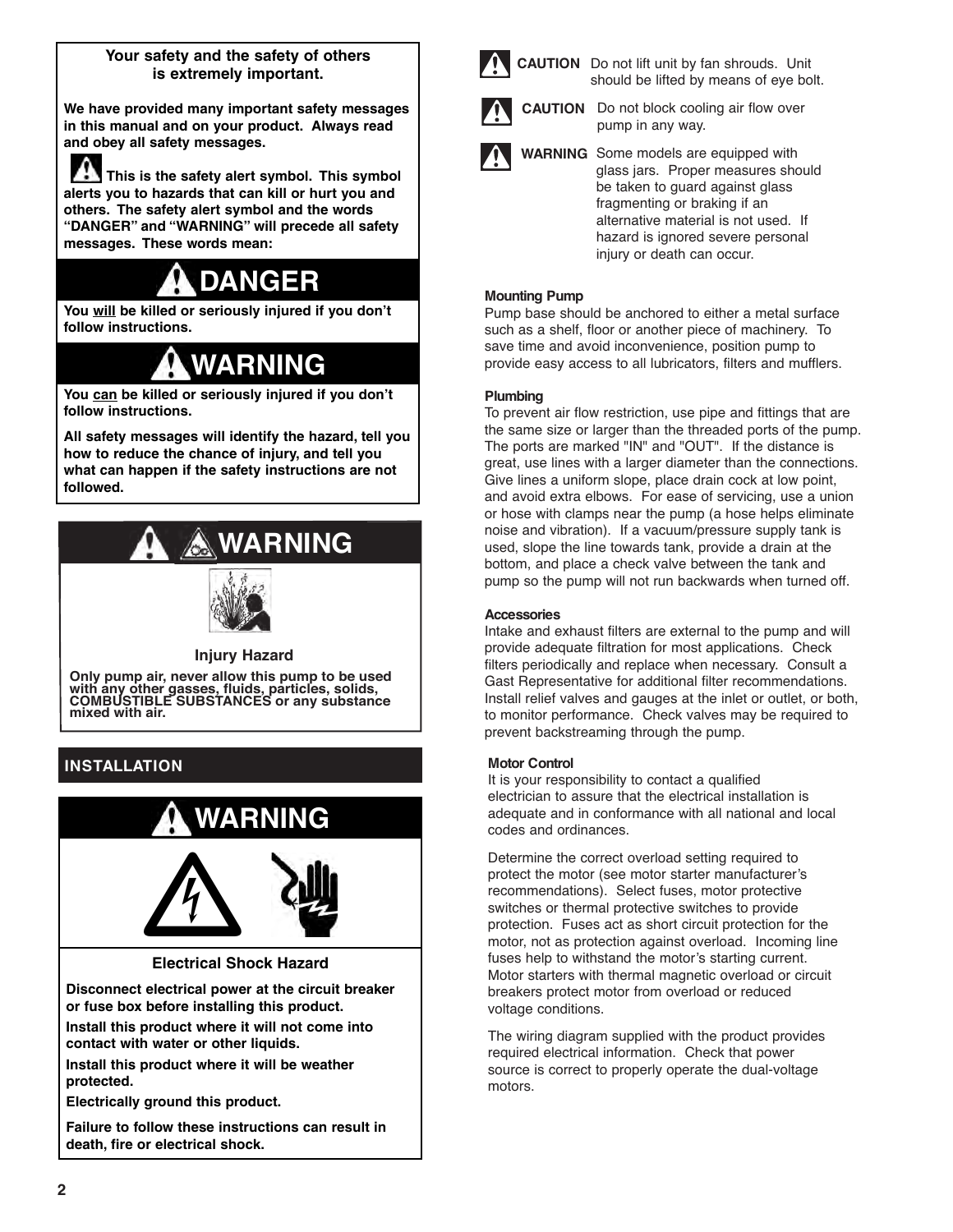#### **Electrical Connection**



#### **Model with a power supply cord:**

This product must be grounded. For either 120-volt or 220/240-volt circuits connect power supply cord grounding plug to a matching grounded outlet. Do not use an adapter. (See DIAGRAM A)

In the event of an electrical short circuit, grounding reduces the risk of electric shock by providing an escape wire for the electric current. This product may be equipped with a power supply cord having a grounding wire with an appropriate grounding plug. The plug must be plugged into an outlet that is properly installed and grounded in accordance with all local codes and ordinances.

**Check with a qualified electrician or serviceman if the grounding instructions are not completely understood, or if you are not sure whether the product is properly grounded. Do not modify the plug provided. If it will not fit the outlet, have the proper outlet installed by a qualified electrician.**

#### **Model that is permanently wired:**

This product must be connected to a grounded, metallic, permanent wiring system, or an equipment grounding terminal or lead on the product.

Power supply wiring must conform to all required safety codes and be installed by a qualified person. Check that supply voltage agrees with that listed on product nameplate.

#### **Extension cords:**

Use only a 3-wire extension cord that has a 3-blade grounding plug. Connect extension cord plug to a matching 3-slot receptacle. Do not use an adapter. Make sure your extension cord is in good condition. Check that the gage wire of the extension cord is the correct size wire to carry the current this product will draw.

| Minimum gage for extension cords |                  |                        |     |     |     |     |     |     |                |                |
|----------------------------------|------------------|------------------------|-----|-----|-----|-----|-----|-----|----------------|----------------|
| Amps                             | <b>Volts</b>     | Length of cord in feet |     |     |     |     |     |     |                |                |
|                                  | 120v             | 25                     | 50  | 100 | 150 | 200 | 250 | 300 | 400            | 500            |
|                                  | 240 <sub>v</sub> | 50                     | 100 | 200 | 300 | 400 | 500 | 600 | 800            | 1000           |
|                                  |                  |                        |     |     |     |     |     |     |                |                |
| $0 - 2$                          |                  | 18                     | 18  | 18  | 16  | 16  | 14  | 14  | 12             | 12             |
| $2 - 3$                          |                  | 18                     | 18  | 16  | 14  | 14  | 12  | 12  | 10             | 10             |
| $3 - 4$                          |                  | 18                     | 18  | 16  | 14  | 12  | 12  | 10  | 10             | 8              |
| $4 - 5$                          |                  | 18                     | 18  | 14  | 12  | 12  | 10  | 10  | 8              | 8              |
| $5-6$                            |                  | 18                     | 16  | 14  | 12  | 10  | 10  | 8   | 8              | 8              |
| $6 - 8$                          |                  | 18                     | 16  | 12  | 10  | 10  | 8   | 6   | 6              | 6              |
| $8 - 10$                         |                  | 18                     | 14  | 12  | 10  | 8   | 8   | 6   | 6              | 4              |
| $10 - 12$                        |                  | 16                     | 14  | 10  | 8   | 8   | 6   | 6   | 4              | 4              |
| 12-14                            |                  | 16                     | 12  | 10  | 8   | 6   | 6   | 6   | 4              | 2              |
| 14-16                            |                  | 16                     | 12  | 10  | 8   | 6   | 6   | 4   | 4              | 2              |
| 16-18                            |                  | 14                     | 12  | 8   | 8   | 6   | 4   | 4   | 2              | 2              |
| 18-20                            |                  | 14                     | 12  | 8   | 6   | 6   | 4   | 4   | $\overline{2}$ | $\overline{2}$ |
|                                  |                  |                        |     |     |     |     |     |     |                |                |

# **OPERATION**



#### **Injury Hazard**

**Install proper safety guards as needed. Pumps with glass jars need safety guards to protect against breaking glass.**

**Use only recommended air handling parts acceptable for pressure not less than 70 psi..**

**Keep fingers and objects away from openings and rotating parts.**

**When provided, motor terminal covers must be in place for safe operation.**

**Check that coupling guard and shroud are in place before operating.**

**Product surfaces may become hot during operation, allow product surfaces to cool before handling.**

**Do Not direct air stream at body. Air stream from product may contain solid or liquid material that can result in eye or skin damage, wear proper eye protection.**

**Do Not spray flammable or combustible liquid.**

**Wear hearing protection. Sound level from product may exceed 85 dBA.**

**Failure to follow these instructions can result in burns, eye injury or other serious injury.**

**It is your responsibility to operate this product at recommended pressures or vacuum duties and room ambient temperatures. Do Not start against a vacuum or pressure load.**

#### **Start Up**

If pump is extremely cold, let it warm up to room temperature before starting. If motor fails to start or slows down significantly under load, shut off and disconnect from power supply. Check that the voltage is correct for motor and that motor is turning in the proper direction. Turning in the wrong direction will drastically reduce vane life. Vane life will be drastically reduced if motor is not operating properly. Vanes can break or be damaged if motor/pump runs in the wrong direction.

# **MAINTENANCE**



**Disconnect electrical power supply cord before performing maintenance on this product.**

**If product is hard wired into system, disconnect electrical power at the circuit breaker or fuse box before performing maintenance on this product.**

**Failure to follow these instructions can result in death, fire or electrical shock.**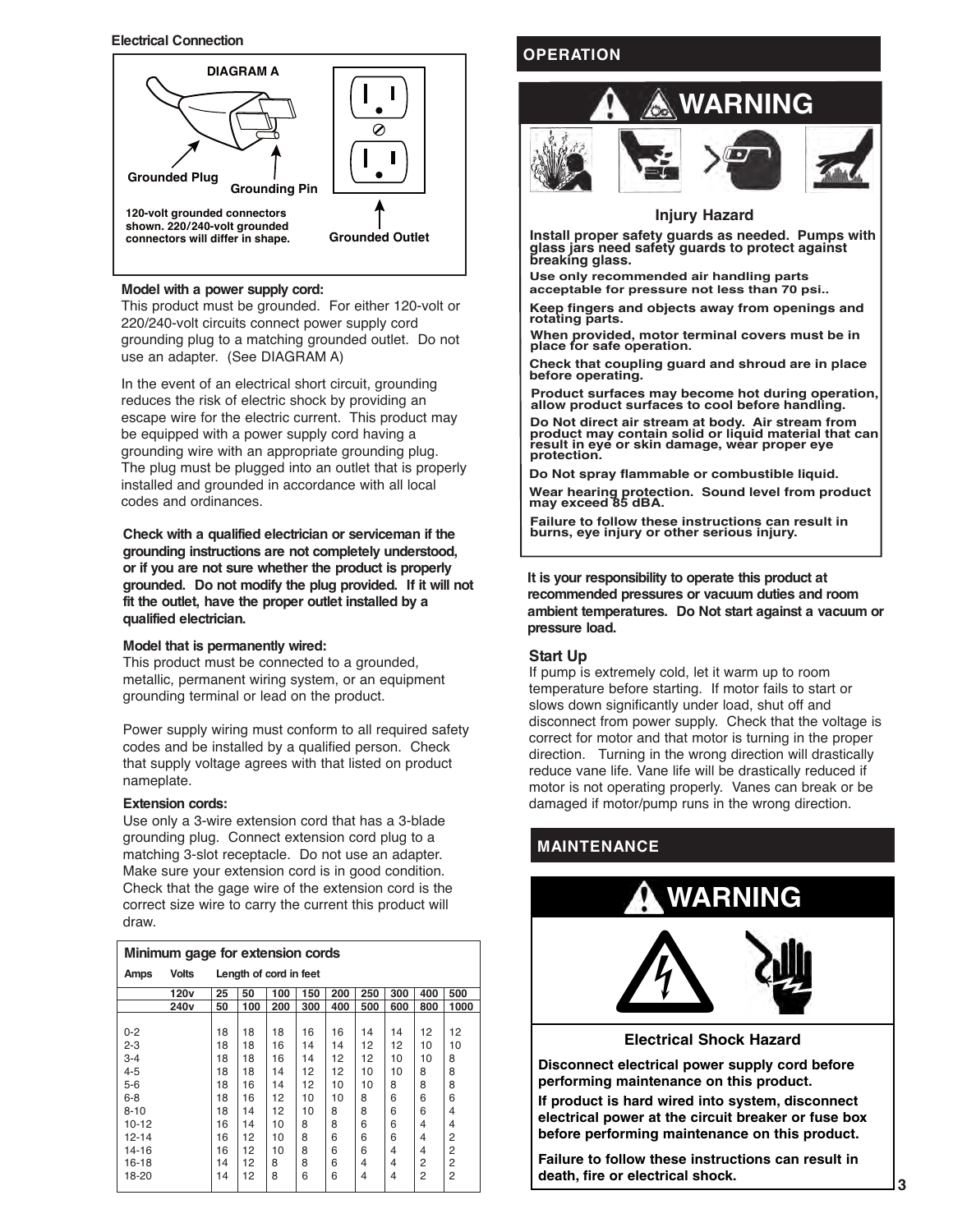# **WARNING**





Wear eye protection when flushing this product.

Air stream from product may contain solid or liquid

material that can result in eye or skin damage. Flush this product in a well ventilated area.

Do Not use kerosene or other combustible solvents to flush this product.

Failure to follow these instructions can result in<br>eye injury or other serious injury.

**It is your responsibility to:**

**• Regularly inspect and make necessary repairs to product in order to maintain proper operation.**

**• Make sure that pressure and vacuum is released from product before starting maintenance.**

Check intake and exhaust filters after first 500 hours of operation. Clean filters and determine how frequently filters should be checked during future operation. **This one procedure will help to assure the product's performance and service life.**

#### **Filter Inspection and Replacement**



**WARNING** Pump surfaces may become very hot during operation. Do not touch these parts until ump has been turned off and allowed to cool.

Refer to exploded view during the following procedure:

- 1. Turn off pump and isolate from power source
- 2. Release all pressure and vacuum from pump.
- 3. Remove glass filter/muffler jar
- 4. Remove cartridges from intake and exhaust filters and inspect them.
	- a. Check for cuts and excessive foreign material.
		- 1) If any of these conditions exists, replace immediately.
		- 2) If filters look serviceable, go to step 5.
- 5. Clean them with compressed air and recheck for above conditions.
	- a. If any of these conditions from step 4 show up, then replace immediately.
- 6. Reassemble.

### **Flushing**

Flushing this product to remove excessive dirt, foreign particles, moisture or oil that occurs in the operating environment will help to maintain proper vane performance. If your pump is not getting the vacuum or pressure level expected, flushing is required. Vanes will stick when dirty and may cause pump to be noisy or inefficient.

**Use only Gast recommended Flushing Solvent or other non-petroleum based flushing solvent. Do Not use kerosene or ANY other combustible solvent to flush product.**

- 1. Disconnect electrical power supply.
- 2. Release all pressure and vacuum from pump.
- 3. Remove all accessories at the inlet and exhaust ports.
- 4. Remove filter.
- 5. Start product. Place towel over exhaust port to clean up solvent. If using liquid solvent, pour several tablespoons directly into inlet port. If using Gast recommended Flushing Solvent, spray solvent for 5-10 seconds into inlet port.
- 6. Block the inlet port and draw a deep vacuum for 15-20 seconds. Release the vacuum.
- 7. Listen for changes in the sound of the motor. If motor sounds smooth, go to next step. If motor does not sound like it is running smoothly, repeat steps 5 and 6 until you can hear a difference in the operating sound of the pump.
- 8. Start the pump and let it run for 1 minute, then turn pump off.
- 9. Replace all accessories at the inlet and exhaust ports.
- 10. Replace filter before resuming operation.

**Check that all external accessories such as relief valves and gauges are attached to cover and are not damaged before re-operating product.**

# **SHUTDOWN PROCEDURES**

#### **It is your responsibility to follow proper shutdown procedures to prevent product damage.**

Failure to do so may result in premature pump failure. The Gast Manufacturing lubricated Vacuum Pumps and Compressors are constructed of ferrous metals or aluminum which are subject to rust and corrosion when pumping condensable vapors such as water. Follow the steps below to assure correct storage and shutdown between operating periods

- 1. Disconnect plumbing.
- 2. Operate product for at least 5 minutes without plumbing.
- 3. Cover inlet port (vacuum side) and run pump for 1-3 minutes. Shut the pump down under vacuum.
- 4. This unit requires lubrication. Refill oil reservoir to proper level before storage.
- 5. Be sure to plug open ports so dirt and other contaminants do not enter the unit. It is now ready for shutdown.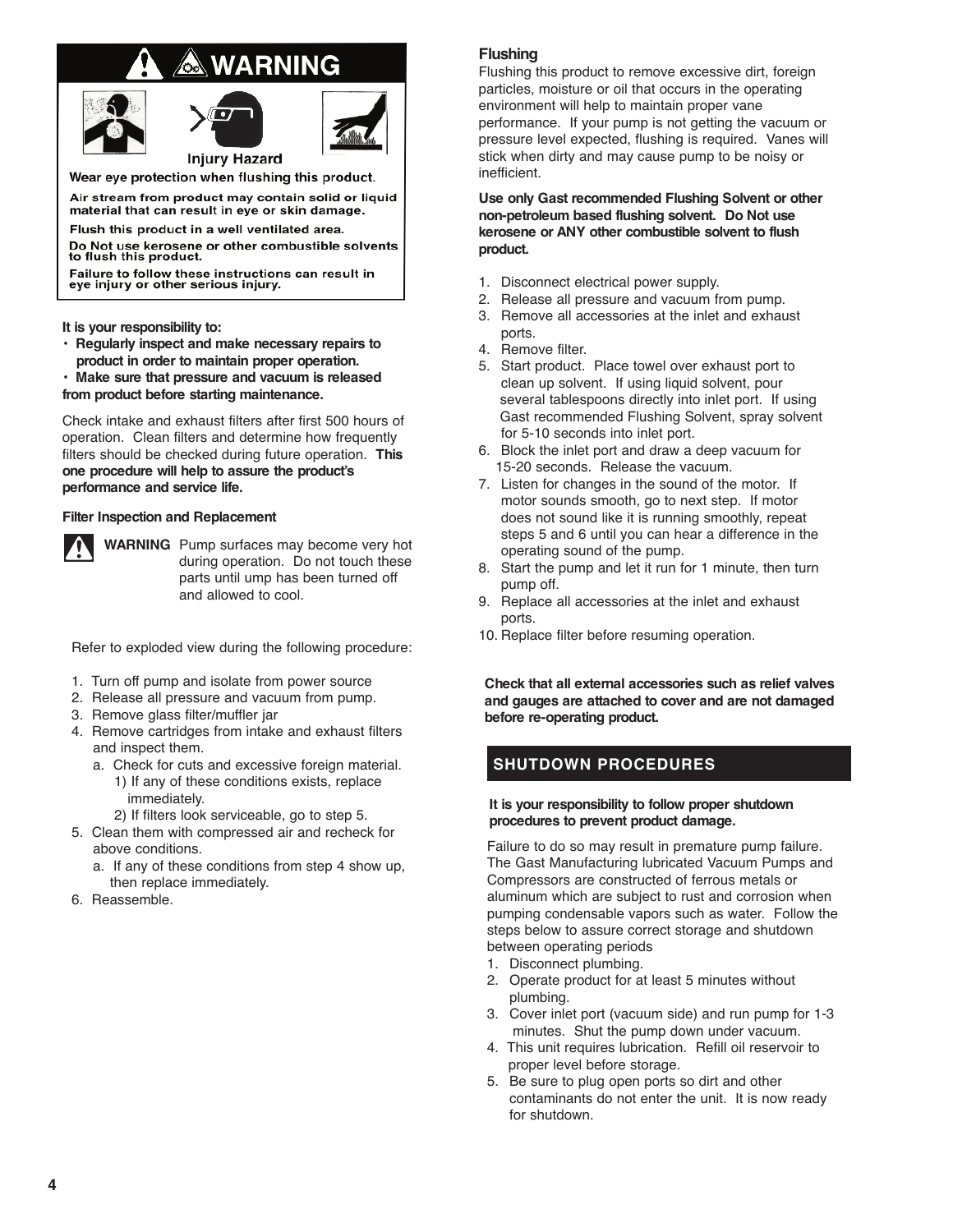# **SERVICE KIT INSTALLATION**



**Electrical Shock Hazard**

**Disconnect electrical power supply cord before installing Service Kit.**

**If product is hard wired into system, disconnect electrical power at the circuit breaker or fuse box before installing Service Kit.**

**Disconnect air supply and vent all air lines to release pressure or vacuum.**

**Failure to follow these instructions can result in death, fire or electrical shock.**

**Gast will NOT guarantee field-rebuilt product performance. For performance guarantee, the product must be returned to a Gast Authorized Service Facility.**

Service Kit contents vary. Most contain vanes, gaskets oiler wick and filter elements.

#### Pump Disassembly:

- 1. Remove fan, fan guard and (4) end cap screws.
- 2. Remove dead end plate.
- 3. Check for scoring on end plate, rotor and body. Surfaces should be smooth. If severe scoring is visible, contact an Authorized Service Facility
- 4. Remove vanes
- 5. Clean all surfaces with Gast recommended Flushing solvent and dry well.

Pump Re-assembly

- 6. Apply a light coat of Gast recommended Oil Part #AD220 (an equivalent 10 wt. high detergent oil can alsoo be used) to vanes.
- 7. Re-install vanes, noting proper direction of beveled edge (refer to exploded view)
- 8. Install dead end plate and install dead end plate bolts loosely.
- 9. Install bearings into dead end plate; be sure to press inner race of bearing when installing.
- 10. Reassemble end cap screws, fan guard and fan.
- 11. Verify unit rotates freely by hand before reconnecting power.
- 12. Before putting pump into service, ensure that any external accessories have not been damaged.
- 13. Reconnect power.
- 14. Check for proper rotation if unit is 3-phase.

If pump fails to produce proper vacuum or pressure, or is excessively noisy, turn off and return unit to an Authorized Service Facility.

We have Gast Certified Service Centers throughout the world. For the most up-to-date listing, contact one of our sales offices :

#### **Gast Manufacturing, Inc.**

2300 S. Highway M139 Benton Harbor, MI 49022 Ph: 269/926-6171 FAX: 269/925-8288 www.gastmfg.com

#### **Gast Hong Kong**

Unit 12, 21/F, Block B New Trade Plaza 6, On Ping Street, Shatin N. T. Hong Kong Ph: (852) 2690 1066 Fax: (852) 2690 1012 www.gasthk.com

#### **Gast Group Limited, United Kingdom**

Unit 11, The I O Centre Nash Road Redditch, B98 7AS United Kingdom ph: +44 (0) 1527 Fax: +44 (0) 1527 www.gastmfg.com



**Disposal** (Please note current regulations) Parts of the rotary vane pumps and compressors, shafts, iron or aluminum castings, plastic or glass parts or bearings, may be recycled as scrap materials.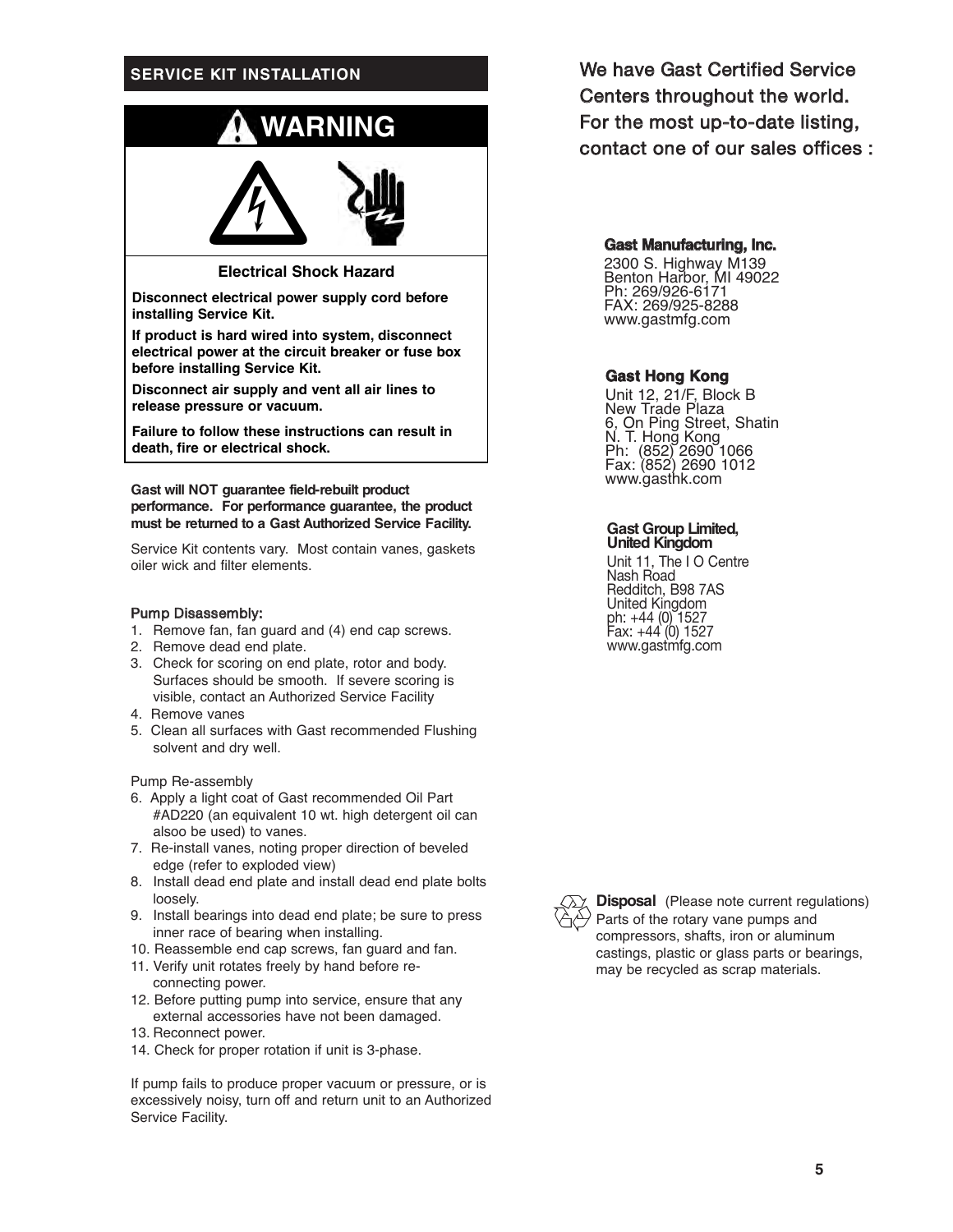

1065 SERIES

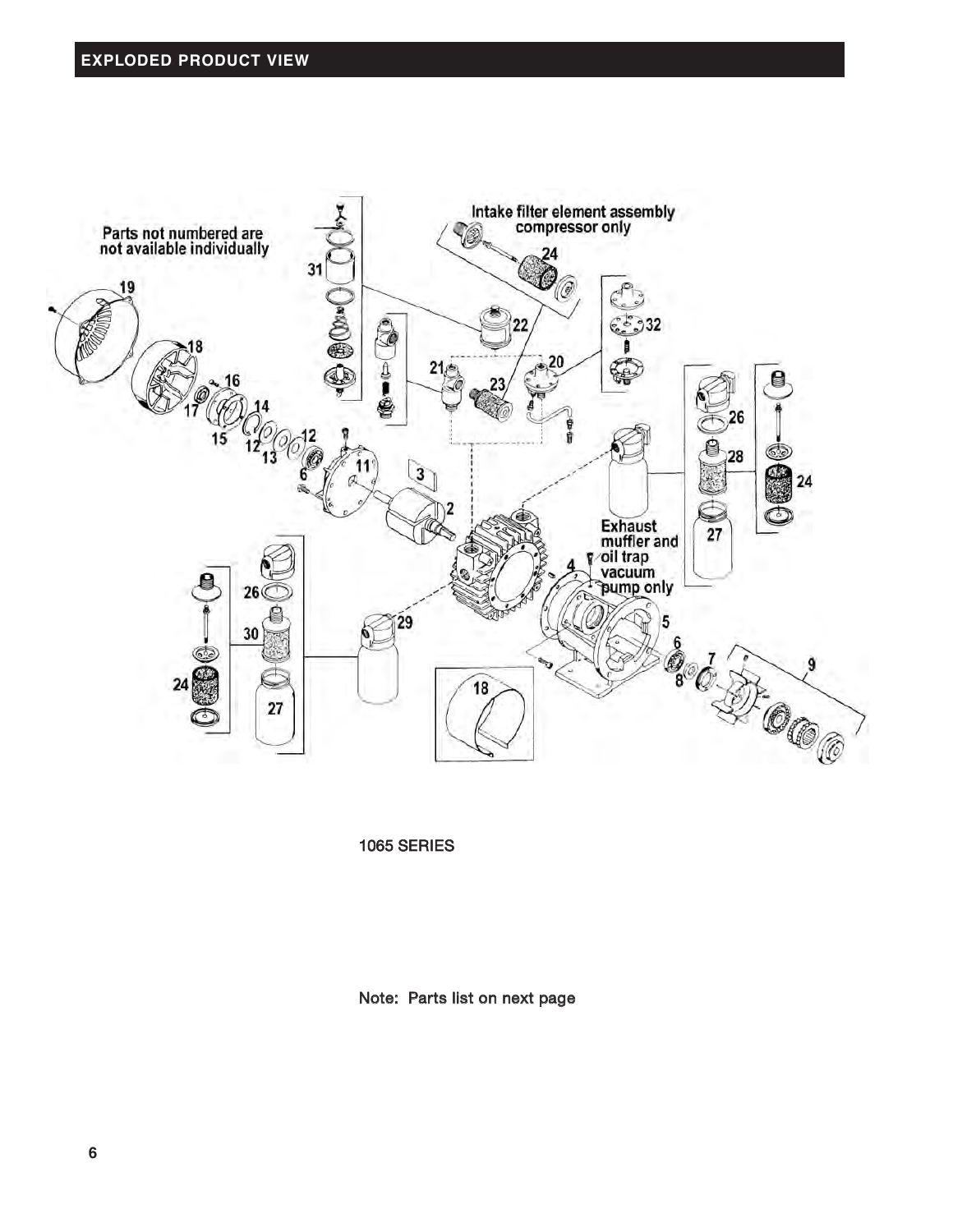| <b>REF</b>      | <b>DESCRIPTION</b>                    | QTY            | <b>VACUUM</b>           |                   | <b>VACUUM</b>  |                          | <b>VACUUM</b> |                   |
|-----------------|---------------------------------------|----------------|-------------------------|-------------------|----------------|--------------------------|---------------|-------------------|
| NO.             |                                       |                | <b>PUMP</b>             | <b>COMPRESSOR</b> | <b>PUMP</b>    | <b>COMPRESSOR</b>        | <b>PUMP</b>   | <b>COMPRESSOR</b> |
|                 |                                       |                | 1067-V1                 | 1067-P2           | 2067-V1        | 2067-P2                  | 2567-V1       | 2567-P2           |
| $\mathbf{1}$    | <b>BODY</b>                           |                | AH345                   | AH345             | AH191          | AH191                    | AH355         | AH355             |
| $\overline{2}$  | <b>ROTOR ASSEMBLY</b>                 |                | <b>AH428</b>            | <b>AH428</b>      | <b>AH192</b>   | <b>AH192</b>             | <b>AH192</b>  | <b>AH192</b>      |
| $3\Delta$       | <b>VANE</b>                           | 4              | AH429                   | <b>AH429</b>      | <b>AA750D</b>  | <b>AA750D</b>            | <b>AH750D</b> | <b>AH750D</b>     |
| $4\Delta$       | <b>BODY SPACER</b>                    | 1              | <b>AH567H</b>           | <b>AH567H</b>     | <b>AH567H</b>  | <b>AH567H</b>            | <b>AH567H</b> | <b>AH567H</b>     |
| 5               | <b>FOOT BRACKET</b>                   | 1.             | <b>AH206</b>            | <b>AH207</b>      | <b>AH206</b>   | <b>AH207</b>             | <b>AH206</b>  | <b>AH207</b>      |
| 6 A             | <b>BEARING (DRIVE &amp; DEAD)</b>     | $\overline{2}$ | <b>AH755D</b>           | <b>AH755D</b>     | <b>AH755D</b>  | <b>AH755D</b>            | <b>AH755D</b> | <b>AH755D</b>     |
| $\overline{7}$  | <b>DRIVE END CAP</b>                  | 1.             | <b>AB339A</b>           | <b>AB339A</b>     | <b>AB339A</b>  | <b>AB339A</b>            | <b>AB339A</b> | <b>AB339A</b>     |
| $8\,\Delta$     | <b>DRIVE SEAL</b>                     | 1              | <b>AC848</b>            | <b>AC848</b>      | <b>AC848</b>   | <b>AC848</b>             | <b>AC848</b>  | <b>AC848</b>      |
| 9               | <b>FAN COUPLING ASSEMBLY</b>          | 1.             | <b>AH198</b>            | <b>AH198</b>      | <b>AH198</b>   | <b>AH198</b>             | <b>AH198</b>  | <b>AH198</b>      |
| 10              | <b>FAN GUARD</b>                      | 1              | <b>AH194A</b>           | <b>AH194A</b>     | <b>AH194A</b>  | <b>AH194A</b>            | <b>AH194A</b> | <b>AH194A</b>     |
| 11              | <b>DEAD END PLATE</b>                 | 1              | AH203                   | <b>AH204</b>      | AH203          | <b>AH204</b>             | AH203         | <b>AH204</b>      |
| $\overline{12}$ | <b>BELLEVILLE SPRINGS</b>             | $\mathbf{2}$   | <b>AB337</b>            | <b>AB337</b>      | <b>AB337</b>   | <b>AB337</b>             | <b>AB337</b>  | <b>AB337</b>      |
| 13              | <b>WASHER</b>                         | 1.             | <b>AB338</b>            | <b>AB338</b>      | <b>AB338</b>   | AB338                    | <b>AB338</b>  | <b>AB338</b>      |
| 14              | <b>SNAP RING</b>                      | 1              | AB335                   | AB335             | AB335          | AB335                    | AB335         | AB335             |
| $15\Delta$      | <b>END CAP GASKET</b>                 | 1.             | <b>AG467</b>            | <b>AG467</b>      | <b>AG467</b>   | <b>AG467</b>             | <b>AG467</b>  | <b>AG467</b>      |
| 16              | <b>DEAD END CAP</b>                   | 1.             | <b>AG466</b>            | <b>AG466</b>      | <b>AG466</b>   | <b>AG466</b>             | <b>AG466</b>  | <b>AG466</b>      |
| $17\Delta$      | <b>DEAD END SEAL</b>                  | 1.             | <b>AC849</b>            | <b>AC849</b>      | <b>AC849</b>   | <b>AC849</b>             | <b>AC849</b>  | <b>AC849</b>      |
| $\overline{18}$ | <b>FAN</b>                            | 1.             | <b>AC326B</b>           | <b>AC326B</b>     | <b>AC326B</b>  | <b>AC326B</b>            | <b>AC326B</b> | <b>AC326B</b>     |
| 19              | <b>FAN GUARD</b>                      | $\mathbf{1}$   | <b>AC102B</b>           | <b>AC102B</b>     | <b>AC102B</b>  | <b>AC102B</b>            | <b>AC102B</b> | <b>AC102B</b>     |
| $\overline{20}$ | <b>VACUUM LUBRICATOR ASSM</b>         | $\mathbf{1}$   | V40C                    |                   | V40C           |                          | V40C          |                   |
| 21              | <b>PRESSURE LUBRICATOR</b>            | 1              | --                      | A380C             | $\overline{a}$ | <b>AA95A</b>             | --            | <b>AA95A</b>      |
| $\overline{22}$ | <b>OIL RESERVOIR ASSEMBLY</b>         | 1.             | AA960-2                 | AA960-2           | AA960-1        | AA60-1                   | AA960-1       | AA960-1           |
| $\overline{23}$ | <b>INTAKE FILTER ASSM-COMP</b>        | $\mathbf{1}$   | --                      | <b>AC432</b>      | --             | <b>AC435</b>             | --            | <b>AC435</b>      |
| 24 $\Delta$     | <b>CARTRIDGE</b>                      | 1/2            | (2) AC393               | (1) AC393         | (2) AC393      | $(1)$ AC393              | (2) AC393     | $(1)$ AC393       |
| $\overline{25}$ | <b>EXHAUST MUFFLER &amp; OIL TRAP</b> | 1              | <b>AA800D</b>           | --                | <b>AA900E</b>  |                          | <b>AA900E</b> |                   |
| 26              | <b>COVER GASKET</b>                   | $\mathbf{2}$   | AA405                   | --                | AA405          |                          | AA405         | --                |
| 27              | <b>GLASS JAR</b>                      | $\overline{2}$ | AA401                   | --                | AA401          | --                       | AA401         | --                |
| 28              | <b>MUFFLER ELEMENT ASSM</b>           | $\overline{2}$ | AC434-1                 | --                | AC436-1        | --                       | AC436-1       | --                |
| $\overline{29}$ | <b>INTAKE FILTER ASSM-VACUUM</b>      | $\overline{1}$ | <b>AA800C</b>           | --                | <b>AA900D</b>  | --                       | <b>AA900D</b> | --                |
| 30              | <b>INTAKE FILTER ELEMENT ASSM</b>     | 1.             | AC433-1                 | --                | AC435-1        | $\overline{\phantom{a}}$ | AC435-1       |                   |
| 31              | <b>OIL CYLINDER</b>                   | 1              | <b>AA967A</b>           | <b>AA967A</b>     | <b>AA967A</b>  | <b>AA967A</b>            | <b>AA967A</b> | <b>AA967A</b>     |
| 32              | <b>DIAPHRAGM</b>                      | 1.             | $\overline{\text{V}33}$ | --                | V33            | $\overline{\phantom{a}}$ | V33           | $-$               |
| $***$           | <b>SERVICE KIT</b>                    | 1.             | K355                    | K355              | K349           | K349                     | K349          | K349              |

∆ Denotes parts included in the Service Kit.

Parts listed are for stock models. For specific OEM models, please consult the factory. When corresponding or ordering parts, please give complete model and serial numbers.